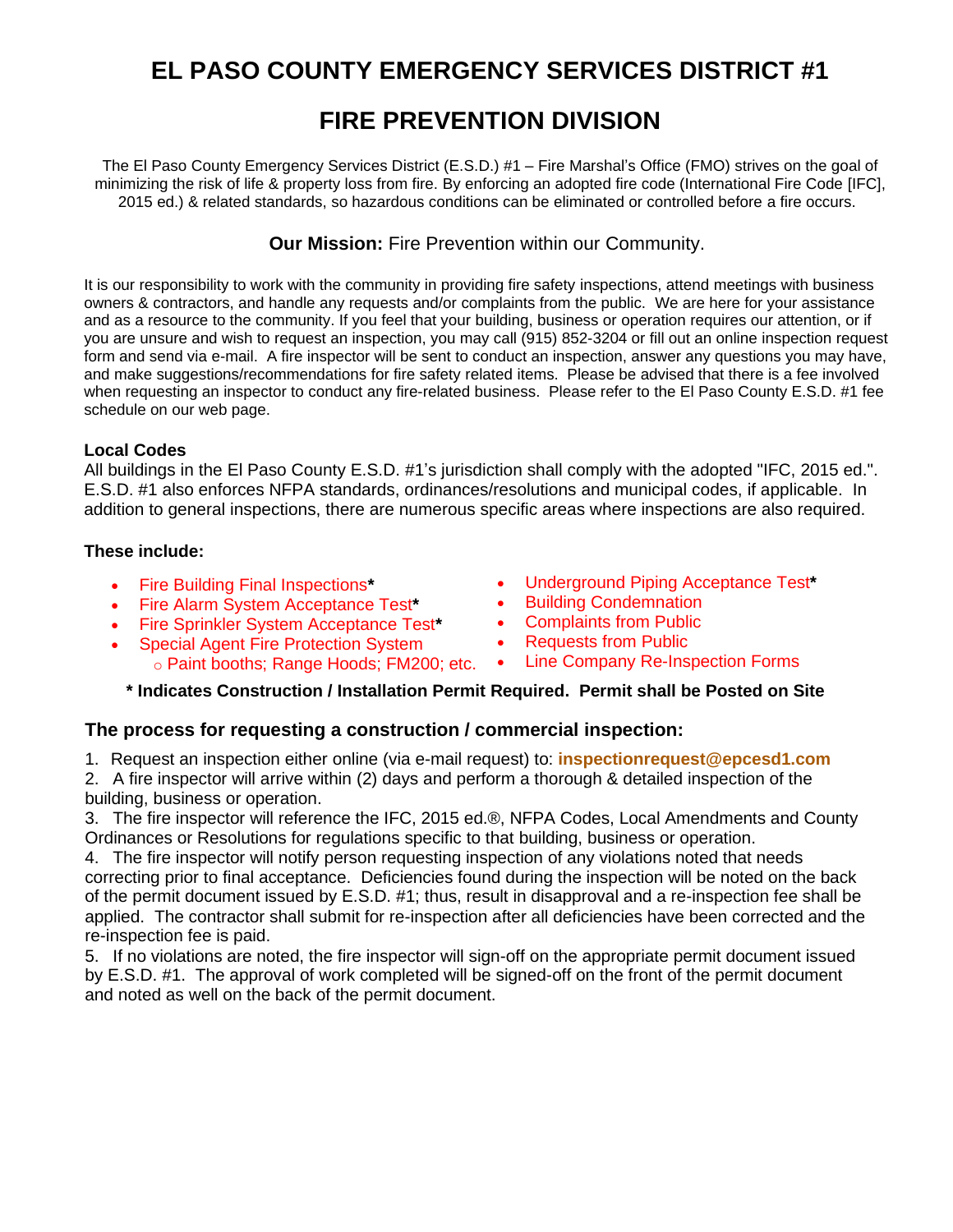#### **Fire Department Building Final Inspections\*\***

Request for a fire department building final shall be made through this office at least two (2) business days in advance, as per the request form. The assigned fire inspector will schedule and conduct this inspection within the next two (2) business days between the hours of 9:00 am and 5:00 pm. Stamped plans and permit documents are required to be on site. The approval of work completed will be signed-off on the front of the permit document and noted on the back of the permit document. Deficiencies found during the inspection will be noted on the back of the permit document; thus, result in disapproval and a re-inspection fee shall be applied.

#### **Fire Alarm Systems\*\***

Request for this type of inspection shall be made to our office at least two (2) business days in advance. E.S.D. #1 stamped plans & permit document shall be available with the contractor at the job site. The assigned fire inspector will conduct the inspection within the next two (2) business days between the hours of 9:00 am and 5:00 pm. The fire alarm contractor must have a separate permit for the fire protection system, when sprinkler monitoring is required. All devices [Pull stations, Audio/Visual (A/V's), strobe lights and/or horns, smoke and/or heat detectors, smoke duct detectors, Remote Test Indicators (RTI's), etc.] will be tested at 100% acceptance test. Please make sure your company conducts a **100% test** prior to requesting your final acceptance test. Several tests are conducted as per NFPA 72 requirements. An approved test of the system would be indicated by the inspector's signature on the permit document. If the system fails or deficiencies are found during the inspection it will be noted on the back of the permit document; thus, result in the disapproval and a re-inspection fee shall be applied.

#### **Sprinkler Systems\*\***

Request for this type of inspection shall be made to this office at least two (2) business days in advance. E.S.D. #1 stamped plans shall be available with the contractor at the job site. The assigned fire inspector will conduct the inspection within the next two (2) business days between the hours of 9:00 am and 5:00 pm. The fire sprinkler contractor must have a separate permit for the fire protection system, when sprinkler monitoring is required. All pipe joints, sprinkler drops, and main branch lines are to be left exposed for a visual check of leaks during the 2-hour hydrostatic test. Several tests are conducted as per NFPA 13 requirements including a 200-psi hydrostatic test. An approved test of the system would be indicated by the inspector's signature on the permit document. If the system fails or deficiencies are found during the inspection it will be noted on the back of the permit document; thus, result in the disapproval and a re-inspection fee shall be applied.

#### **Special Extinguishing Systems\*\*: Range Hoods, Paint Booths, FM 200, etc…**

Any request for this type of inspection shall be submitted at least two (2) business days in advance. Tests shall be conducted to ensure proper installation and operation as required per NFPA Standards. An approved test of the system would be indicated by the inspector's signature on the permit document. If the system fails or deficiencies are found during the inspection it will be noted on the back of the permit document; thus, result in the disapproval and a re-inspection fee shall be applied.

## **Underground (UG)/ Aboveground (AG) Piping Acceptance Test\*\*:**

## **Sprinkler System and/or Private Hydrants**

Any request for this type of inspection shall be submitted at least two (2) day in advance. Tests shall be conducted to ensure proper installation and operation as required per NFPA Standards. All pipe joints are to be left exposed for visual inspection of leaks and required piping, thrust blocks, etc. Testing requirements include a 2-hour, 200 psi hydrostatic test; therefore, pressure must be obtained and maintained for two (2) hours during the scheduled test time. If the system fails or deficiencies are found during the inspection it will be noted on the back of the permit document; thus, result in the disapproval and a re-inspection fee shall be applied.

#### **Building Condemnation**

Any request for this type of inspection may be submitted at any time. El Paso County E.S.D. #1 Fire Marshal's Office and the Building Official will coordinate and take action towards the condemnation of a building.

#### **Complaints and Requests from Public**

Any request for this type of inspection may be submitted at any time. El Paso County E.S.D. #1 will review the request(s) and/or complaint(s) & take the necessary actions regarding fire & life safety within our jurisdiction.